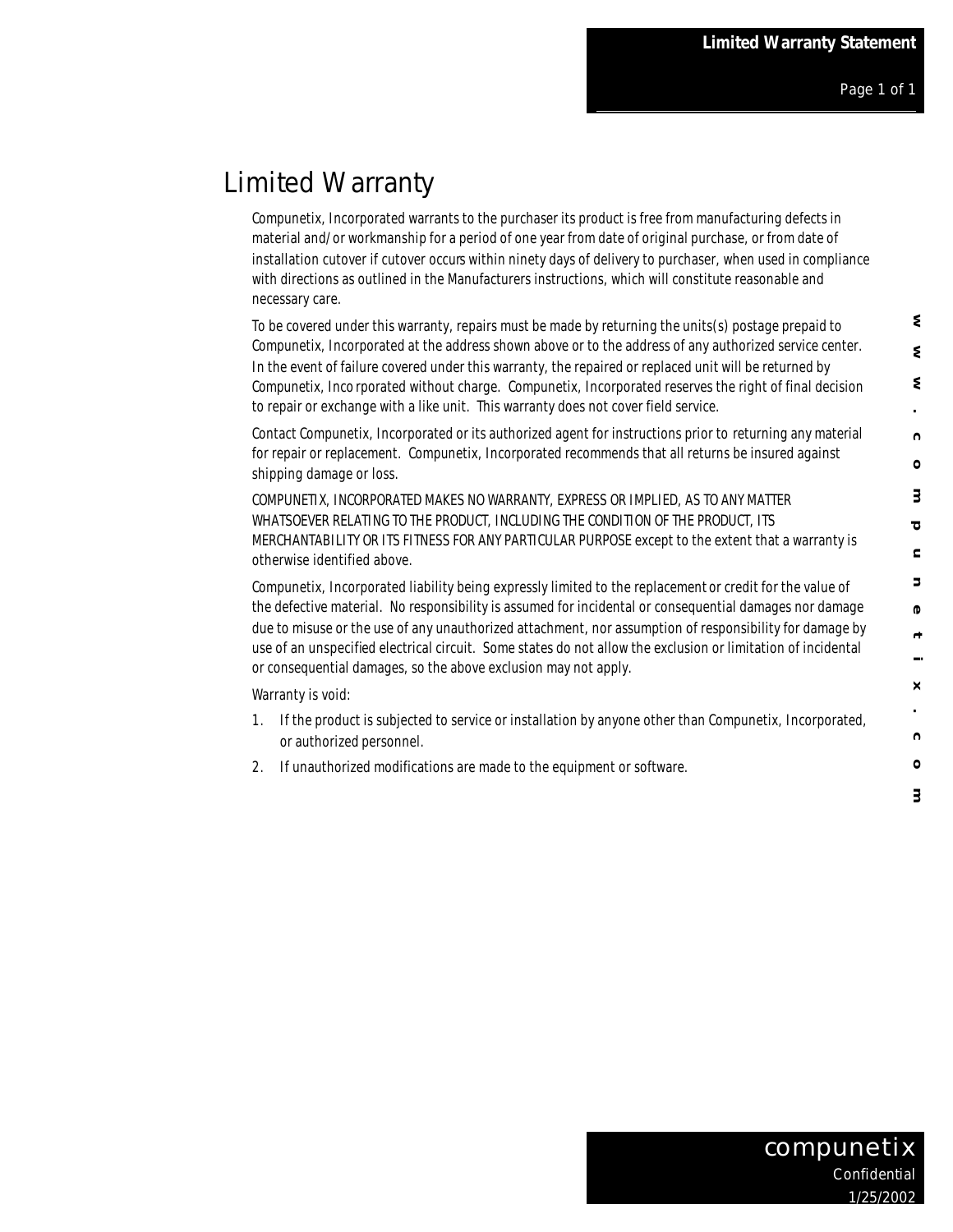Page 1 of 4

# Post Warranty Maintenance Services

This document outlines the Post Warranty Maintenance Services offered by Compunetix, Inc.

# Standard Services

| <b>Services Provided</b>                                                                                                                                         |                                                                                                                                                                                                                                                                                  | ₹         |
|------------------------------------------------------------------------------------------------------------------------------------------------------------------|----------------------------------------------------------------------------------------------------------------------------------------------------------------------------------------------------------------------------------------------------------------------------------|-----------|
| Phone Support<br>٠                                                                                                                                               |                                                                                                                                                                                                                                                                                  | ₹         |
| Hardware Repair and Return<br>$\bullet$                                                                                                                          |                                                                                                                                                                                                                                                                                  | ₹         |
| <b>Advanced Replacement</b><br>٠                                                                                                                                 |                                                                                                                                                                                                                                                                                  |           |
| Remote Diagnostics<br>$\bullet$                                                                                                                                  |                                                                                                                                                                                                                                                                                  | O         |
| <b>Error Corrections</b><br>٠                                                                                                                                    |                                                                                                                                                                                                                                                                                  | ۰         |
| On-Site Trouble-Shooting and Diagnostics<br>٠                                                                                                                    |                                                                                                                                                                                                                                                                                  | з         |
| 24 by 7 Coverage<br>٠                                                                                                                                            |                                                                                                                                                                                                                                                                                  | ᅙ         |
| Minor Enhancements                                                                                                                                               |                                                                                                                                                                                                                                                                                  | c         |
|                                                                                                                                                                  |                                                                                                                                                                                                                                                                                  | 5         |
| <b>Description of Services</b>                                                                                                                                   |                                                                                                                                                                                                                                                                                  | P         |
| <b>Phone Support</b><br>$\bullet$                                                                                                                                |                                                                                                                                                                                                                                                                                  |           |
|                                                                                                                                                                  | Compunetix will provide telephone assistance to the Customer in the use, configuration,                                                                                                                                                                                          |           |
| incident analysis, hardware replacement, installation of software, and routine                                                                                   |                                                                                                                                                                                                                                                                                  | ×         |
|                                                                                                                                                                  | maintenance of the Compunetix supplied equipment. Phone support will be during normal<br>working hours. The customer will collect any computer files, logs, or records, requested by                                                                                             |           |
|                                                                                                                                                                  | Compunetix engineers in performance of phone support or error correction and transmit                                                                                                                                                                                            | O         |
| the collected files, logs, or records to Compunetix engineers in a mutually agreeable                                                                            |                                                                                                                                                                                                                                                                                  | $\bullet$ |
| format.                                                                                                                                                          |                                                                                                                                                                                                                                                                                  | з         |
| <b>Hardware Repair and Return</b><br>٠<br>If an error is identified and is determined by Compunetix to be in the hardware of the<br>becomes owned by Compunetix. | system, Compunetix will either repair or replace the hardware using the return material<br>authorization procedure. New parts or parts refurbished or repaired to perform as new for<br>error correction of the system will be furnished on an exchange basis. An exchanged part |           |
|                                                                                                                                                                  | compunetix<br>Confidential                                                                                                                                                                                                                                                       |           |
|                                                                                                                                                                  | 11/1/2005                                                                                                                                                                                                                                                                        |           |

#### • **Hardware Repair and Return**

## compunetix Confidential 11/1/2005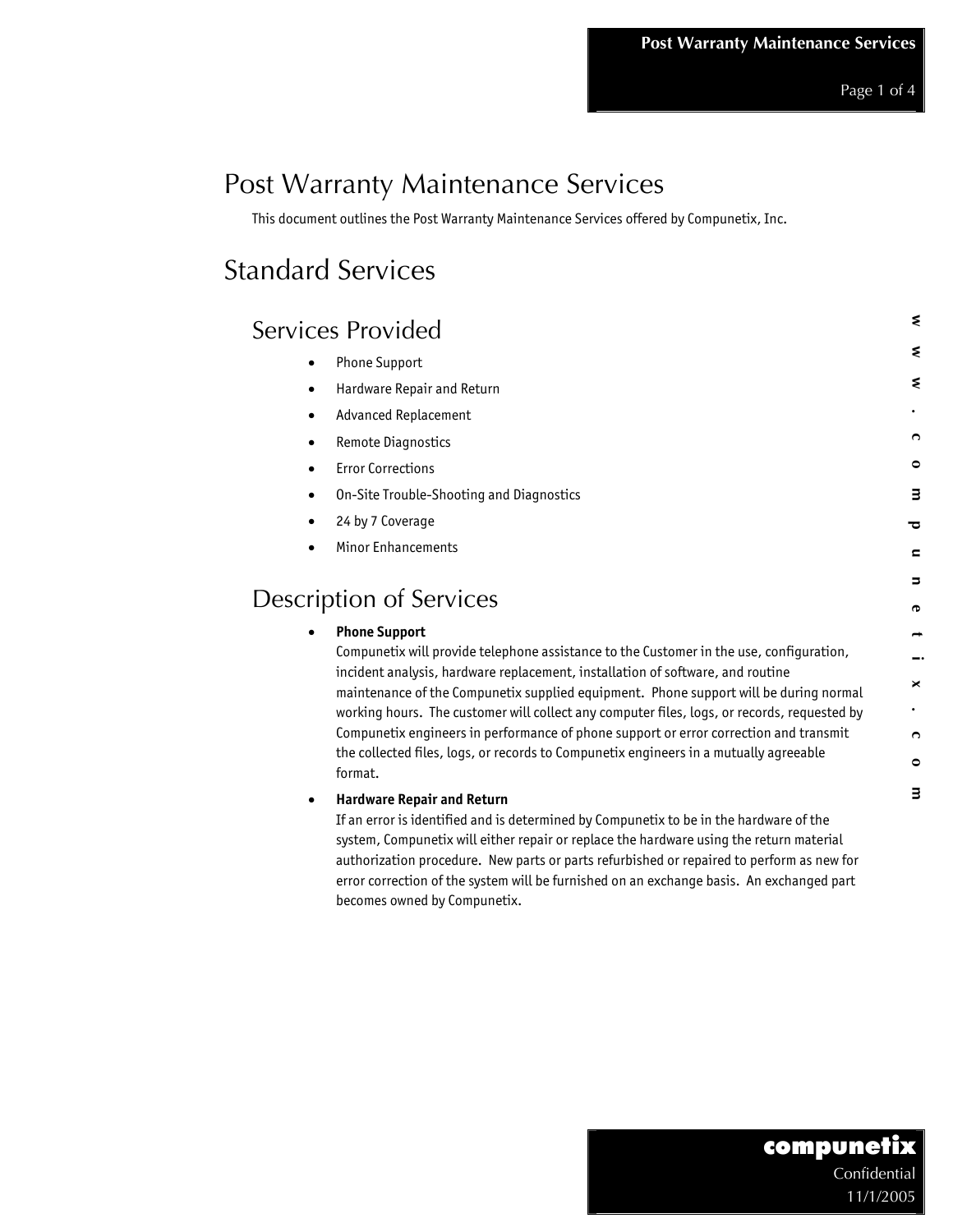ε  $\bullet$ 

×

G)  $\blacksquare$  $\blacksquare$  $\sim$ ε  $\bullet$ 

₹

 $\geq$ 

₹

#### • **Advanced Replacement**

When requested by the customer, Compunetix will send replacement parts to the customer in advance of receiving defective parts. Compunetix will invoice the customer for the list purchase price of the material advanced to the Customer, which must be paid if defective material is not returned to Compunetix within ten (10) days.

#### • **Remote Diagnostics**

Compunetix will have the ability to remotely access the customer's equipment by modem. The customer is responsible for providing the telephone connection and service at the customer's premises and for arranging remote access at the mutual convenience of the customer and Compunetix.

#### • **Error Correction**

Compunetix shall be responsible for using all reasonable diligence in correcting verifiable and reproducible errors reported to Compunetix in accordance with Compunetix' standard error reporting procedures. Compunetix shall, upon verifying that such an error is present, initiate work within one business day in a diligent manner toward development of an error correction. Following completion of the error correction, Compunetix may provide the error correction through a "temporary fix" consisting of sufficient programming or operating instructions or hardware to implement the error correction, and Compunetix will include any error correction to the software in all subsequent releases of the licensed program, as applicable. Compunetix shall not be responsible for correcting errors in any version of the licensed program other than the most recent release of the licensed program.

#### • **On-site Diagnostics and Troubleshooting**

In the event that telephone support and remote diagnostics cannot resolve a service affecting problem within 72 hours, Compunetix will send an engineer to the customer's location for on-site diagnostics and troubleshooting. The customer shall reimburse Compunetix for transportation expenses and for lodging and meals.

#### • **24 by 7 Coverage**

Compunetix will provide a twenty-four (24) hour, seven (7) day per week answering service with the intention of immediate call back by a Compunetix engineer and a guarantee of four (4) hour call back. In the event of an outage, Compunetix will begin error correction activity immediately at the time the Compunetix engineer contacts the customer. An outage is defined as any of the following:

- Inability to initiate or receive calls or build conferences from any operator console or the Maintenance Administration Terminal (MAT).
- Loss of greater than 25% of conference port capacity.
- Loss of greater than 25% of operator consoles for systems having four or more installed operator consoles.

# 11/1/2005 **www.compunetix.com**  compunetix Confidential 11/1/2005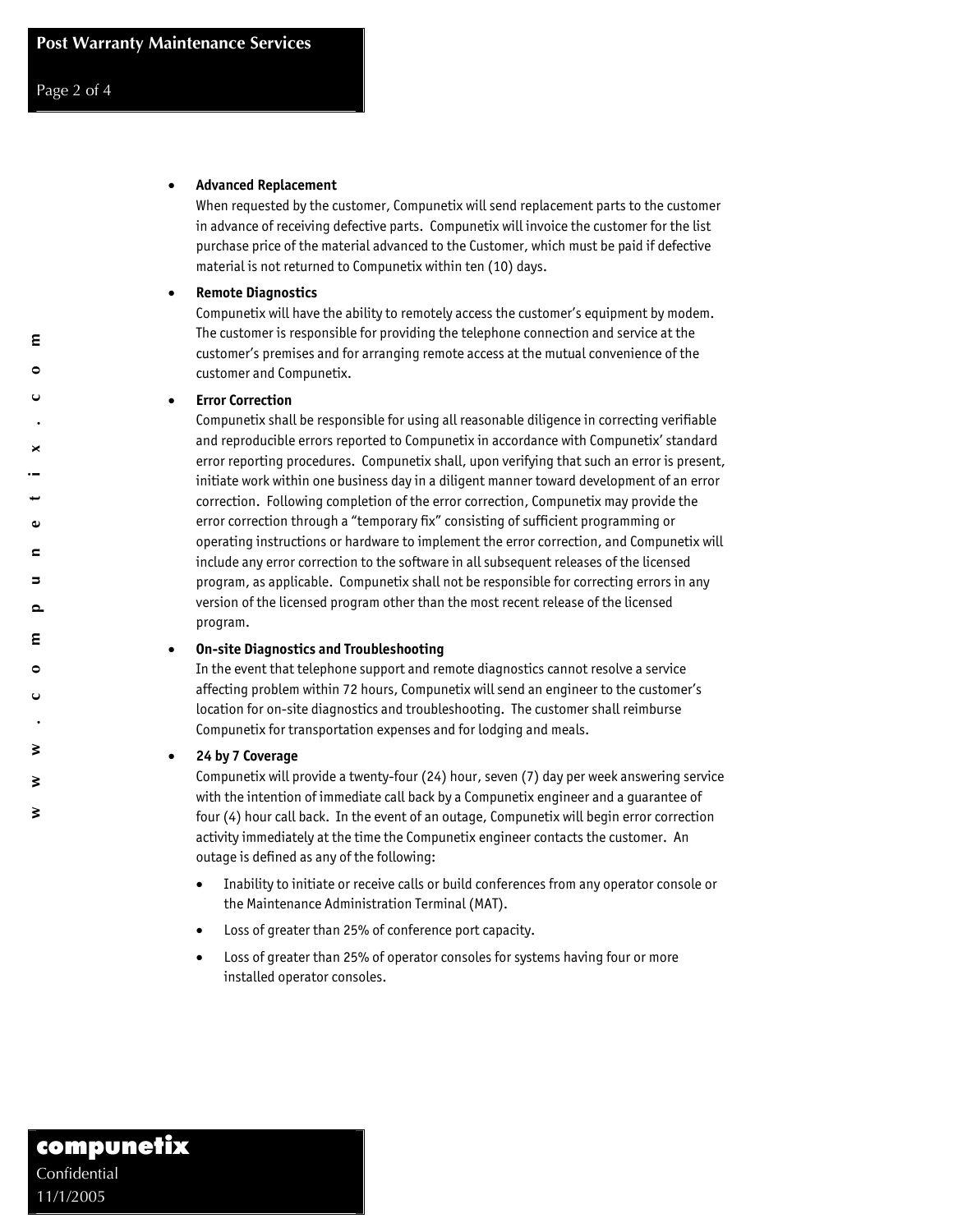₹

#### • **Minor Enhancements**

Periodically, Compunetix provides minor enhancements that add features or functionality to its conferencing products. The architecture of the CONTEX allows these enhancements to be implemented with new software for the system or subsystems. Minor enhancements are based on feedback from Compunetix' customers, on market comparisons, and on our vision of how the products will evolve to be even more useful. Minor enhancements are installed by the customer.

|                                                                                         | In addition to post-warranty maintenance and service contracts, Compunetix offers optional services,                                                                                                                                                                                                                                                                                                                                                                                                                                                                                                                                                                 |        |
|-----------------------------------------------------------------------------------------|----------------------------------------------------------------------------------------------------------------------------------------------------------------------------------------------------------------------------------------------------------------------------------------------------------------------------------------------------------------------------------------------------------------------------------------------------------------------------------------------------------------------------------------------------------------------------------------------------------------------------------------------------------------------|--------|
|                                                                                         | which can be purchased by the customer. Generally, these are services for which there is no regular                                                                                                                                                                                                                                                                                                                                                                                                                                                                                                                                                                  | ∩      |
| requirement, but might be desired on a case-by-case basis.                              |                                                                                                                                                                                                                                                                                                                                                                                                                                                                                                                                                                                                                                                                      | ٥      |
| Services Offered                                                                        |                                                                                                                                                                                                                                                                                                                                                                                                                                                                                                                                                                                                                                                                      | 3      |
| Optional services include the following:                                                |                                                                                                                                                                                                                                                                                                                                                                                                                                                                                                                                                                                                                                                                      |        |
| $\bullet$                                                                               | Telephone support (for support outside the scope of the agreement)                                                                                                                                                                                                                                                                                                                                                                                                                                                                                                                                                                                                   | c      |
| <b>Engineering services</b><br>$\bullet$                                                |                                                                                                                                                                                                                                                                                                                                                                                                                                                                                                                                                                                                                                                                      | 5      |
| $\bullet$                                                                               | On-site technical support (for support outside of diagnostics and troubleshooting)                                                                                                                                                                                                                                                                                                                                                                                                                                                                                                                                                                                   | Φ      |
| Major software enhancements<br>٠                                                        |                                                                                                                                                                                                                                                                                                                                                                                                                                                                                                                                                                                                                                                                      |        |
| Preventative maintenance service.                                                       |                                                                                                                                                                                                                                                                                                                                                                                                                                                                                                                                                                                                                                                                      | ×      |
| <b>Description of Services</b>                                                          |                                                                                                                                                                                                                                                                                                                                                                                                                                                                                                                                                                                                                                                                      |        |
|                                                                                         |                                                                                                                                                                                                                                                                                                                                                                                                                                                                                                                                                                                                                                                                      | ∩      |
| <b>Engineering Services</b>                                                             | Compunetix offers engineering support services not covered under Original Limited<br>Warranty or Post Warranty Maintenance Agreements; please see the price quote for pricing.                                                                                                                                                                                                                                                                                                                                                                                                                                                                                       | ٥<br>з |
| <b>On-Site Technical Support</b><br>$\bullet$<br>setting up new network configurations. | When requested by the customer's authorized representative and upon receipt of a valid<br>purchase order, Compunetix will send an engineer to the customer's location for on-site<br>technical support. The customer shall reimburse Compunetix for transportation expenses<br>and for lodging and meals. The customer shall reimburse Compunetix for field service labor<br>at Compunetix' list prices for field service labor. A minimum of eight (8) hours labor will be<br>charged. Compunetix will charge no more than four hours total labor for travel time. For<br>example, on-site technical support can be purchased to relocate equipment or to assist in |        |
|                                                                                         | compunetix<br>Confidential                                                                                                                                                                                                                                                                                                                                                                                                                                                                                                                                                                                                                                           |        |

### Compunetix offers engineering support services not covered under Original Limited Warranty or Post Warranty Maintenance Agreements; please see the price quote for pricing.

#### • **On-Site Technical Support**

## compunetix Confidential